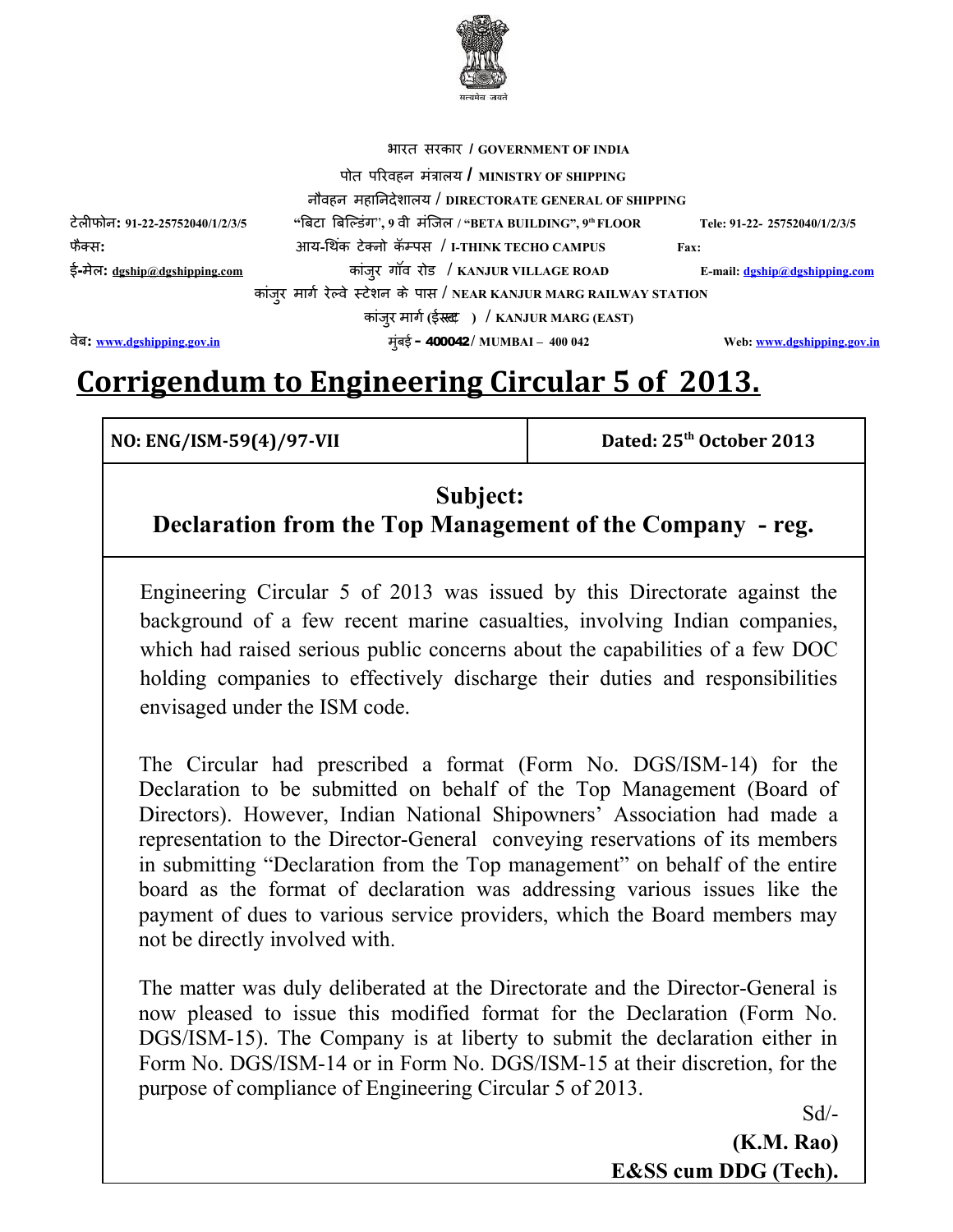#### **Encl: Annexure**

#### **To**

- 1. The Principal Officers/ Mercantile Marine Department, Mumbai/Kolkata/ Chennai/ Kandla/Cochin.
- 2. The Surveyor-in-charge, Mercantile Marine Department, Goa/Jamnagar/Port Blair /Visakhapatanam /Tuticorin /Delhi /Haldia/ Paradip /Mangalore.
- 3. All Classification Societies.
- 4. Indian National Shippers Association (INSA), Mumbai
- 5. All Shipping Companies.
- 6. NS/CS/ CSS / Jt. D-G
- 7. Hindi Cell for translation.
- 8. Guard file.
- 9. Computer Cell for uploading on the official website.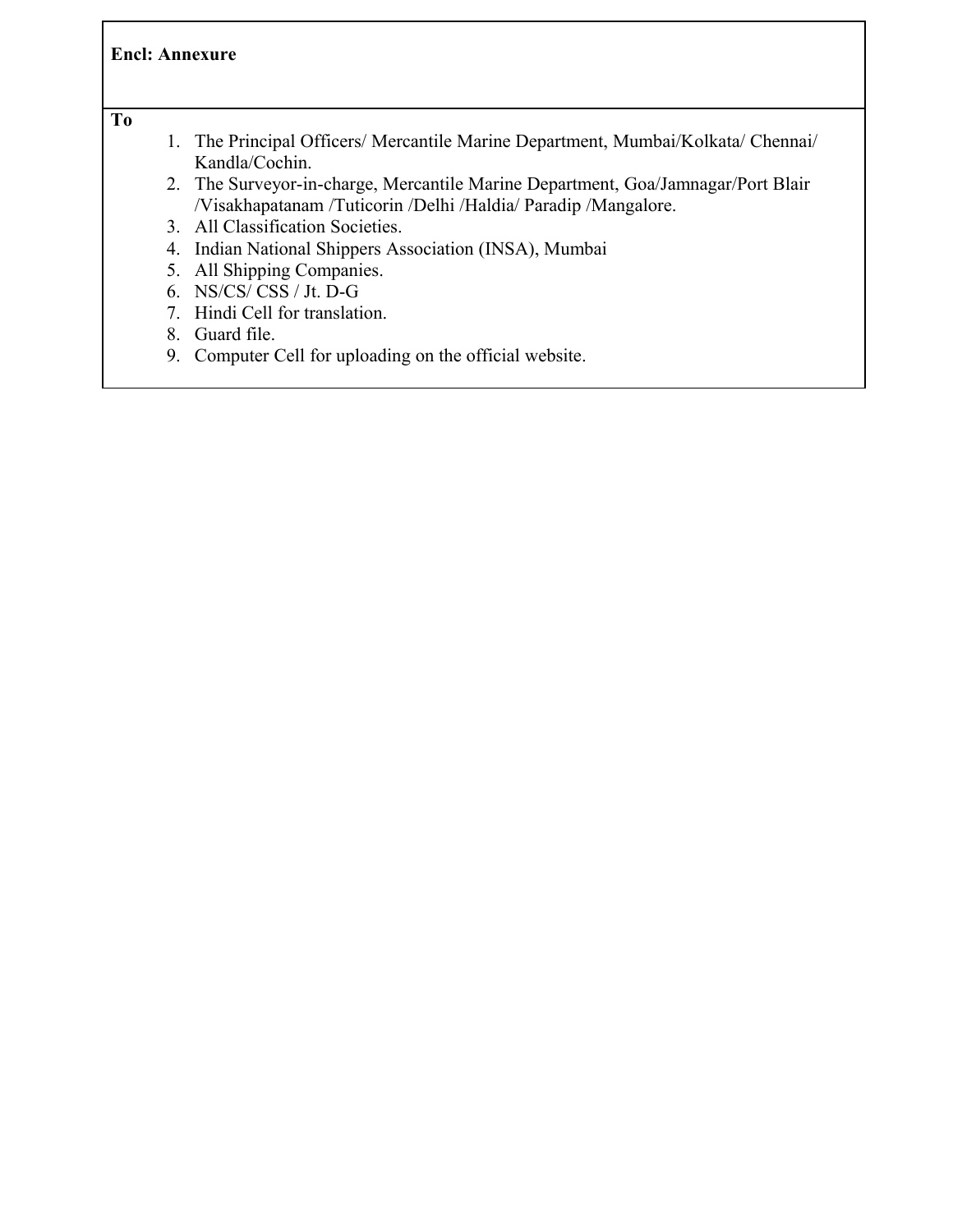## **DECLARATION FROM THE COMPANY**

I \_\_\_\_\_\_\_\_\_\_\_\_\_\_\_\_\_\_\_\_\_\_\_ presently serving as CEO/President of M/s. \_\_\_\_\_\_\_\_\_\_\_\_\_\_\_\_\_\_\_\_\_\_\_\_\_\_\_ (the Company) hereby state that I represent the Company and am authorized to affirm as follows:

- 1. That M/s \_\_\_\_\_\_\_\_\_\_\_\_\_\_\_\_\_\_\_\_\_, recognizes that by virtue of being the holder of the Document of Compliance No dissued by the Government of India on M/s. is the "Company" within the meaning of rule 2(h) of Merchant Shipping (Management of Safe Operation of Ships) Rules 2000 as amended and is vested with the responsibility and the authority to ensure the safe operation of the ships under its management, and
- 2. That the Company acknowledges that as the 'company' defined under the ISM code responsible for safe operation of ships, we are duty bound to ensure that the company has sufficient wherewithal, both technically and financially to provide adequate and prompt shore based support to the vessels under its management at all times, and
- 3. That the Company takes cognizance of the requirements relating to Company's responsibilities towards ensuring adequate resources under the International Safety Management Code as defined in para 3.3 of the Resolution A.741(18) as amended by MSC. 104(73), MSC. 179(79), MSC. 195(80) and MSC. 273(85), and
- 4. That towards compliance with the aforementioned requirements of the ISM Code, the Company has provided and will continue to provide prompt and adequate resources in terms of skilled manpower material and services for safe operation and pollution prevention in compliance with all applicable rules and regulations. In support of this contention we are submitting herewith the Annual Report for the preceding financial year as vetted by our Statutory Auditors, and
- 5. Save and except disputed dues and commercial arrangements, the Company has paid, on time, necessary and legitimate dues to the providers of all services including seafarers, suppliers of stores, spares, bunkers etc and other service providers including Recognized Organizations**,** and